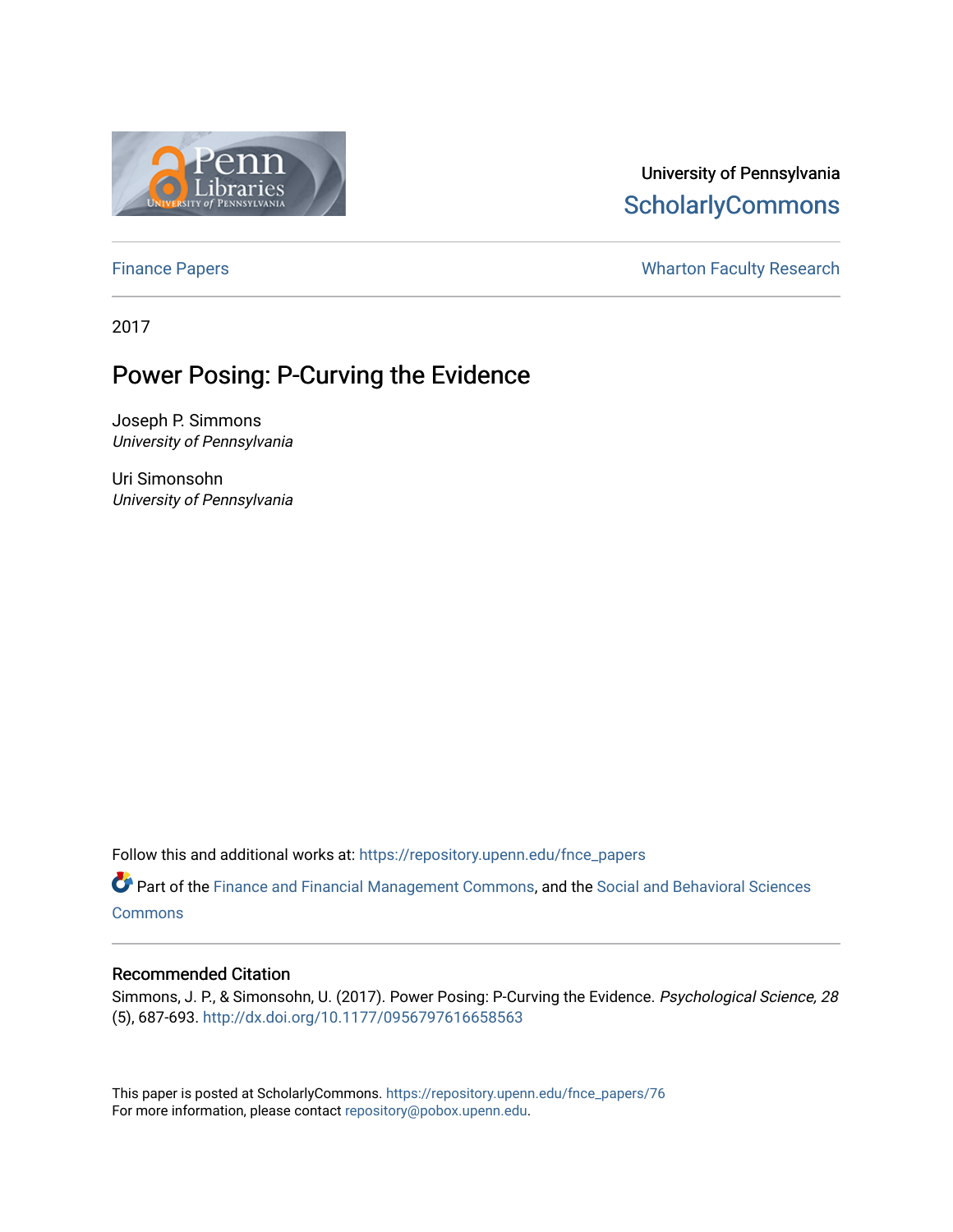## Power Posing: P-Curving the Evidence

## **Abstract**

In a well-known article, Carney, Cuddy, and Yap (2010) documented the benefits of "power posing". In their study, participants (N=42) who were randomly assigned to briefly adopt expansive, powerful postures sought more risk, had higher testosterone levels, and had lower cortisol levels than those assigned to adopt contractive, powerless postures. In their response to a failed replication by Ranehill et al. (2015), Carney, Cuddy, and Yap (2015) reviewed 33 successful studies investigating the effects of expansive vs. contractive posing, focusing on differences between these studies and the failed replication, to identify possible moderators that future studies could explore. But before spending valuable resources on that, it is useful to establish whether the literature that Carney et al. (2015) cited actually suggests that power posing is effective. In this paper we rely on p-curve analysis to answer the following question: Does the literature reviewed by Carney et al. (2015) suggest the existence of an effect once we account for selective reporting? We conclude not. The distribution of p-values from those 33 studies is indistinguishable from what is expected if (1) the average effect size were zero, and (2) selective reporting (of studies and/or analyses) were solely responsible for the significant effects that are published. Although more highly powered future research may find replicable evidence for the purported benefits of power posing (or unexpected detriments), the existing evidence is too weak to justify a search for moderators or to advocate for people to engage in power posing to better their lives.

## **Disciplines**

Finance and Financial Management | Social and Behavioral Sciences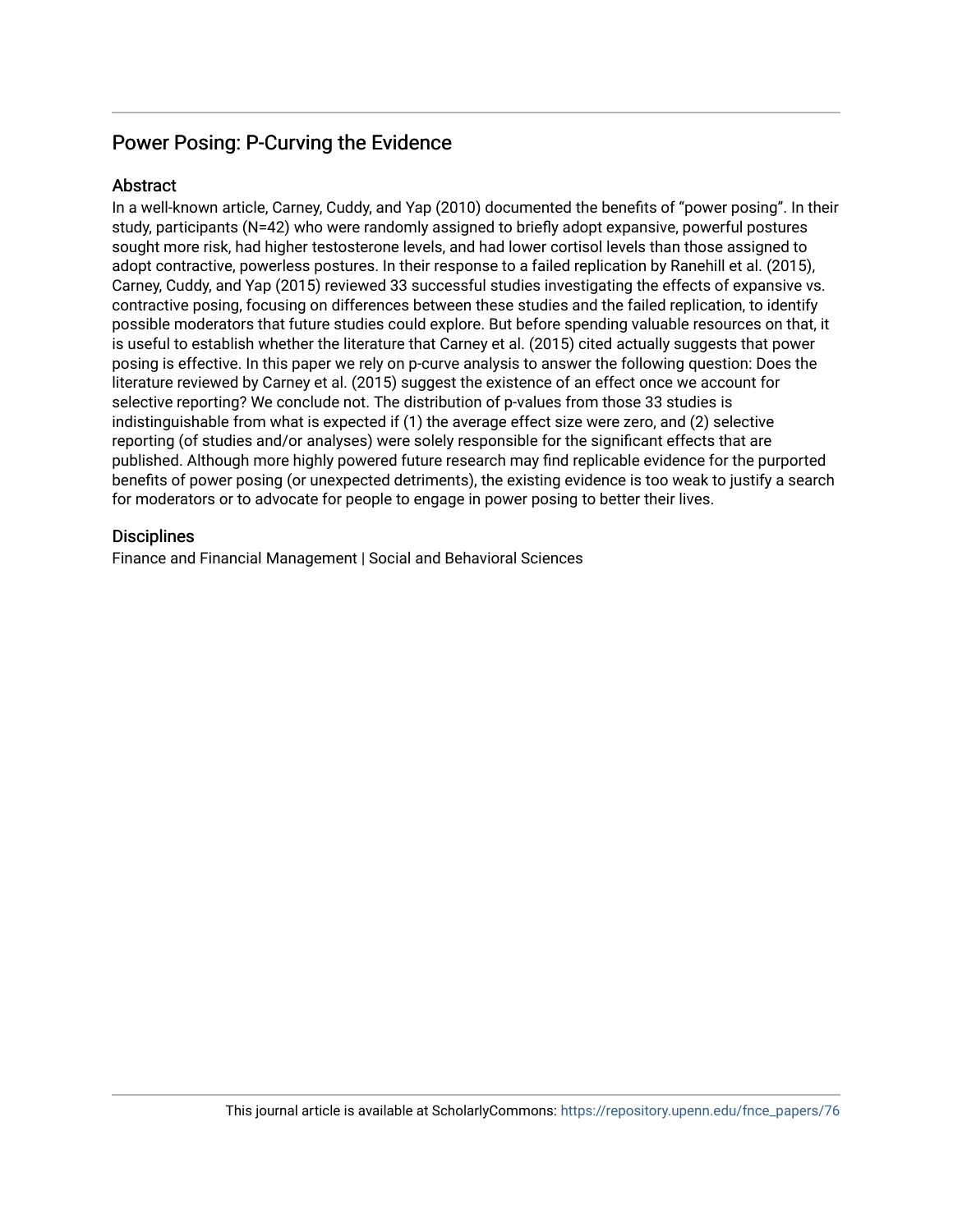

Psychological Science 2017, Vol. 28(5) 687–693 © The Author(s) 2017 Reprints and permissions: [sagepub.com/journalsPermissions.nav](http://sagepub.com/journalsPermissions.nav) [www.psychologicalscience.org/PS](http://www.psychologicalscience.org/ps)

**SSAGE** 

DOI: 10.1177/0956797616658563

# Power Posing: *P*-Curving the Evidence  $\mathbf{H}$

## Joseph P. Simmons and Uri Simonsohn

University of Pennsylvania

Received 7/6/15; Revision accepted 6/16/16

In a well-known article, Carney, Cuddy, and Yap (2010) documented the benefits of *power posing*. In their study, participants  $(N = 42)$  who were randomly assigned to briefly adopt expansive, powerful postures sought more risk, had higher testosterone levels, and had lower cortisol levels than those randomly assigned to adopt contractive, powerless postures. This result has led some individuals to recommend power posing as a way to improve performance and life outcomes (e.g., Blodget, 2013; Cuddy, 2012).

Despite the attention Carney et al.'s (2010) study has received, there had until recently been no attempts to closely replicate its methods. Ranehill et al. (2015), using a larger sample (*N* = 200) and similar but not identical procedures, found that although adopting powerful postures led to self-reported increases in feelings of power (thus verifying the effectiveness of Carney et al.'s manipulation), it did not affect participants' behavior or hormonal levels.<sup>1</sup>

In their response to the failed replication, Carney, Cuddy, and Yap (2015) reviewed 33 successful studies investigating the effects of expansive versus contractive posing, focusing on differences between these studies and the failed replication to identify possible moderators that future studies could explore. But before spending valuable resources on that, it is useful to establish whether the literature that Carney et al. (2015) cited actually suggests that power posing is effective.

It may seem that the existence of 33 supportive published studies is enough to conclude that there is an effect of expansive versus contractive posture on psychological outcomes. However, one needs to account for selective reporting. If results get published only when they show an effect, the fact that all the published evidence shows an effect is not diagnostic (see, e.g., Pashler & Harris, 2012).

In this Commentary, we rely on *p*-curve analysis to answer the following question: Does the literature reviewed by Carney et al. (2015) suggest the existence of an effect once one accounts for selective reporting? We conclude that it does not. The distribution of *p* values from those 33 studies is indistinguishable from what would be

expected if (a) the average effect size were zero and (b) selective reporting (of studies or analyses) were solely responsible for the significant effects that were published.

Our results do not imply, nor could they imply, that the effect size examined in these studies is exactly zero. It is possible that it is undetectably small in the predicted direction, say  $r = .03$ , or in the unpredicted direction, say  $r =$ −.03. But *p*-curve's estimates are precise enough to allow one to reject effects that would have been detectable in the power-posing studies cited by Carney et al. (2015). Thus, what the results do imply is that direct replications of these studies would not be expected to succeed.

The next three sections give an overview of selective reporting and *p*-curve analyses. Readers familiar with these topics may safely skip ahead to the Results section.

#### Selective Reporting

Statistically significant results are more likely to be published than results that are not significant (Greenwald, 1975; Rosenthal, 1979; Sterling, 1959; Sterling, Rosenbaum, & Weinkam, 1995). Selective reporting comes in at least two forms. One form, *file-drawering* (Rosenthal, 1979), involves the selective reporting of individual studies that are statistically significant. For example, a researcher may run five studies investigating the same effect but then only report the one study that achieved statistical significance, keeping the remaining four in the file drawer. (Or equivalently, five researchers may each run one study, but only the researcher who obtains a  $p < .05$  publishes it.)

The other form of selective reporting is known as *p-hacking* (Simonsohn, Nelson, & Simmons, 2014a), which consists of conducting alternative analyses on the same data set and then selectively reporting those that provide statistically significant support for a publishable

Corresponding Author:

Joseph P. Simmons, The Wharton School, University of Pennsylvania, 500 Huntsman Hall, Philadelphia, PA 19104 E-mail: jsimmo@wharton.upenn.edu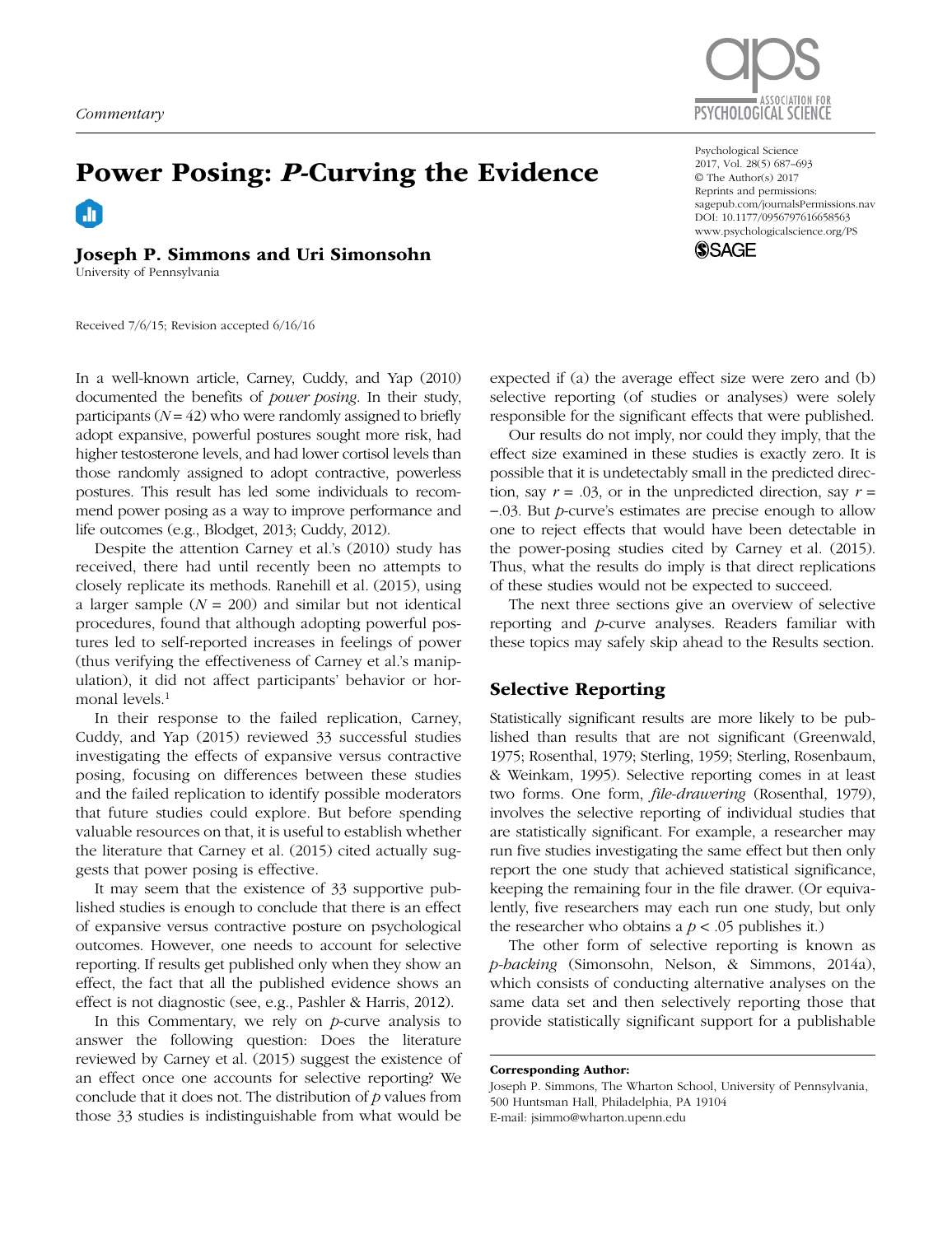claim. For example, researchers may attempt to control for different variables, to exclude participants they had previously included, to log-transform the dependent variable, to analyze a few more (or fewer) participants than planned, etc., until reaching a *p* < .05 (Simmons, Nelson, & Simonsohn, 2011).

Both forms of selective reporting threaten the validity of the published literature by hiding from view unsupportive (nonsignificant) results. This leads one to mistakenly conclude that an effect is larger than it actually is, or even that an effect is real when it actually is not.

A variety of statistical techniques exist to determine whether selective reporting is present in a literature (Egger, Smith, Schneider, & Minder, 1997; Ioannidis & Trikalinos, 2007; Rothstein, Sutton, & Borenstein, 2005). These tools can be used to answer the question, are there some studies or results we are not observing in this literature? (Francis, 2014; Ioannidis, 2011; Schimmack, 2012). However, they cannot be used to answer what is, in our view, the more important question: Once one accounts for selective reporting, do the observed results suggest that the effect is real? Answering *this* question requires correcting for selective reporting rather than just diagnosing its existence.

The most common approach to correcting for selective reporting is the *trim-and-fill* procedure (Duval & Tweedie, 2000). Unfortunately, it performs very poorly, often leaving estimates nearly as biased as the uncorrected estimates were. For example, Simonsohn, Nelson, and Simmons (2014b, Fig. 2) showed that when a nonexistent effect (Cohen's  $d = 0$ ) is studied with predetermined per-cell sample sizes between 5 and 35 (and there is no *p*-hacking), the average statistically significant estimate is  $\hat{d} = 0.72$ . The trim-and-fill procedure lowers that estimate only to  $\hat{d} = 0.70$ . A less well-known method is PET-PEESE (precision-effect test and precision-effect estimate with standard error; Stanley & Doucouliagos, 2014). It too performs poorly. For example, Gervais (2015) simulated a literature in which half the studies investigated a true effect size of  $d = 0.40$  and half investigated a true effect size of  $d = 0.80$ . PET-PEESE estimated the true effect to be zero. $2 \text{ In our view, the use of these methods}$ should be discontinued.

#### *P*-Curve Analysis

In Simonsohn et al. (2014a), we introduced *p*-curve analysis, a statistical tool that tests whether a set of findings contains *evidential value*. A set of findings contains evidential value if one can statistically rule out that selective reporting was solely responsible for the statistically significant results that have been observed. *P*-curve analysis can also be used to obtain a selective-reporting-corrected estimate of the average statistical power of a set of studies (Simonsohn et al., 2014b).

*P-*curve is the observed distribution of statistically significant *p* values testing the hypothesis of interest from a set of studies (i.e.,  $ps \leq .05$ ). Its shape is diagnostic of evidential value.

In the absence of *p*-hacking, we expect studies investigating a nonexistent (i.e., zero) effect to result in a flat (uniform) *p*-curve. To understand why, consider that when the null hypothesis is true, there is a 5% chance of observing a  $p < .05$ , a 4% chance of observing a  $p < .04$ , a 3% chance of observing a  $p < .03$ , and so on. This means there is a 1% chance of observing a  $p < .01$ , a 1% chance of observing a *p* value between .01 and .02, a 1% chance of observing a *p* value between .02 and .03, and so on.

This is what would be expected if the effect were zero in all studies and if *p*-hacking were absent from all studies. When *p*-curve analysis includes some effects that exist (i.e., some nonzero effects), *p*-curve is expected to be right-skewed, with more low significant *p* values (e.g., .01s) than high significant *p* values (e.g., .04s). Thus, if at least some of the studies in a literature are actually investigating a true effect, then more of the critical *p* values will be very significant (e.g., .01s) rather than barely significant (e.g., .04s). For example, if one conducts *p*-curve analysis on a literature in which half of the studies with statistically significant findings investigated truly existent effects (studied with 80% power), and the other half investigated truly nonexistent effects, the resulting *p*-curve would be expected to have about four times as many *p* values below .01 as between .04 and .05 (also see Cumming, 2008; Hung, O'Neill, Bauer, & Kohne, 1997; Wallis, 1942).<sup>3</sup>

Some kinds of *p*-hacking, the selective reporting of *analyses* conducted on the same data set, are analogous to file-drawering, to selectively reporting *studies* (e.g., reporting results only for men or only for women). Thus, when a studied effect does not exist, these kinds of *p*-hacking are equally likely to result in low significant *p* values (e.g., .01s) and high significant *p* values (e.g., .04s). In contrast, other kinds of *p*-hacking are disproportionately more likely to result in high significant *p* values (e.g., .04s) than in low significant *p* values (e.g., .01s). Thus, *p*-hacking generally makes *p*-curves flatter (i.e., less right-skewed) and possibly left-skewed.<sup>4</sup>

When it comes to concluding that a literature lacks evidential value, *p*-curve analysis is conservative; it occasionally results in right-skewed *p*-curves even in the absence of an effect. As discussed in Simonsohn, Simmons, and Nelson (2015), this can occur if the findings are misreported or fraudulent, or if researchers choose the smallest possible *p* value from a large set of analyses (Ulrich & Miller, 2015). Simonsohn et al., (2015) recently revised the *p*-curve procedure to be more robust to these circumstances.

#### Inferences From Observed *P*-Curves

*P*-curve analysis involves two tests, one examining whether *p*-curve's shape is significantly right-skewed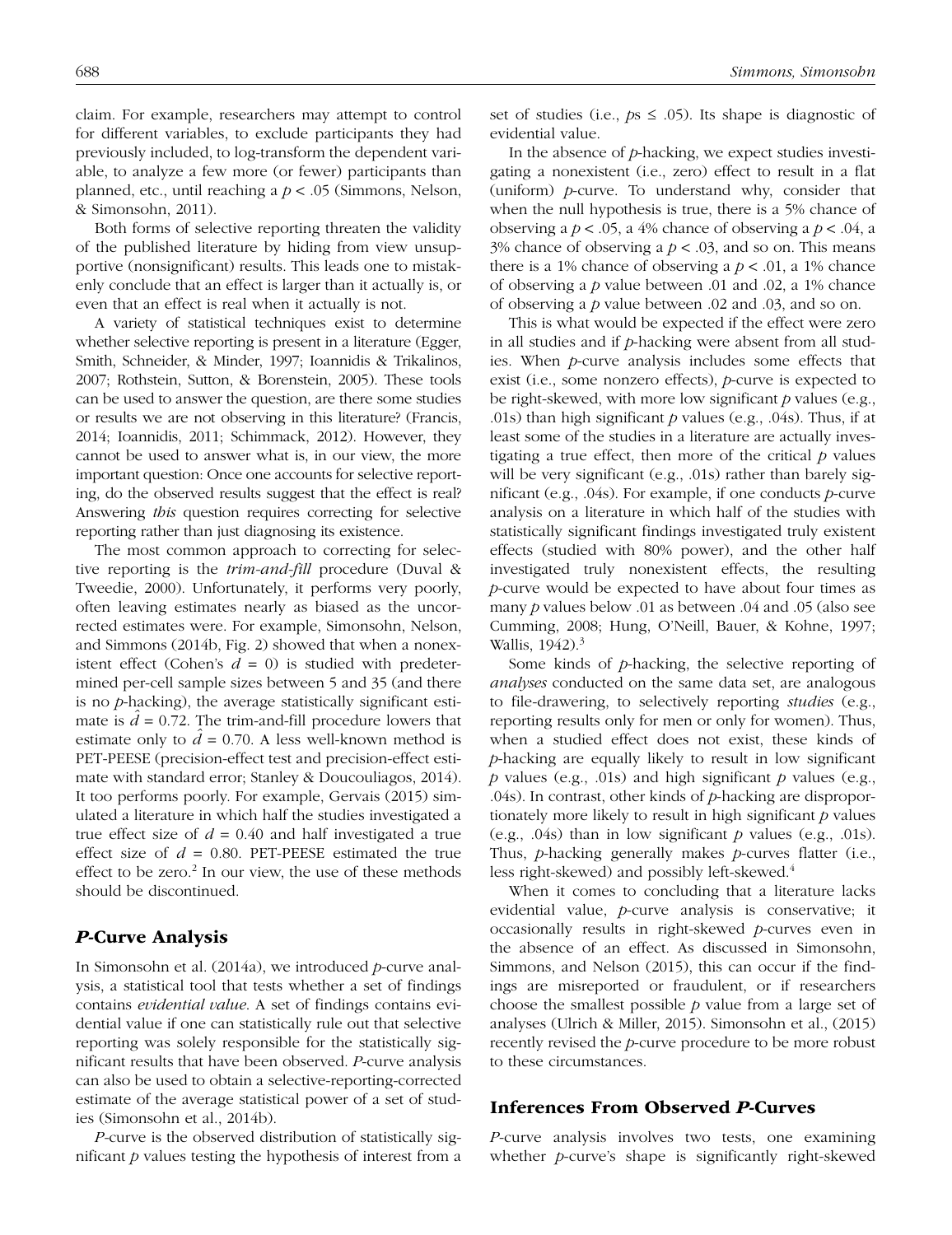and one examining whether *p*-curve is significantly flat. The second test requires some explanation. In the same way that statistical inference cannot establish that two population means are exactly the same, one cannot establish that a distribution is exactly flat (i.e., that the "population" frequency of *p*s = .01 is exactly the same as the frequency of *p*s = .04). To circumvent this problem, one can rely on the fact that how right-skewed a *p*-curve is expected to be depends on the statistical power of the underlying studies. Studies with greater power yield steeper right-skewed *p*-curves (see Simonsohn et al., 2014a, 2014b). To test whether *p*-curve is flat, *p*-curve analysis tests whether *p*-curve is significantly less right-skewed than one would expect if the studies were so underpowered as to be able to detect a true effect only 33% of the time.<sup>5</sup> Thus, although one cannot establish whether *p*-curve is flat, one can establish whether it is significantly flatter than would be expected if the studies had 33% power.

This test provides protection against underpowered *p*-curves. When too few studies are used for *p*-curve analysis, the results will be inconclusive, neither significantly right-skewed nor significantly flat.

#### Results

Using the online *p*-curve app (http://www.p*-*curve.com), we analyzed the 33 studies that Carney et al. (2015) cited as evidence for the effectiveness of power posing (visit https://osf.io/ujpyn for our *p-*curve disclosure table and archived copy of R code used by the app). We had to exclude two studies because they investigated only feelings of power (the manipulation check) rather than downstream effects of the postural manipulations. We excluded two further studies because the critical test statistics were unreported. In addition, our *p*-curve analysis necessarily (and automatically) excluded seven *p* values because they were nonsignificant. Studies in which  $2 \times 2$  reversing interactions were hypothesized require researchers using *p*-curve analysis to enter *p* values from each simple effect and thus to include two *p* values rather than one. For two studies in this sample, *p*-curve analysis automatically excluded one simple effect (because it was nonsignificant) but retained the other. Thus, we ultimately excluded 11 *p* values from 9 studies from the analysis, giving us a final sample size of 24 *p* values from 24 studies  $(33 - 9)$  = 24). The resulting *p*-curve is shown in Figure 1.



Note: The observed *p*-curve includes 24 statistically significant ( $p < .05$ ) results, of which 10 are  $p < .025$ . There were 7 additional results entered but excluded from  $p$ -curve because they were *p* > .05.

Fig. 1. *P*-curve of the 33 studies cited by Carney, Cuddy, and Yap (2015) as evidence for the effects of power posing on downstream outcomes. The solid line shows the distribution of critical *p* values. It shows, for example, that 25% of the statistically significant *p* values were between .04 and .05, and that 33% were between .02 and .03. The key gives the 90% confidence interval (CI) for the estimate of the average power of the studies graphed. The dotted line shows the expected distribution of *p* values if there were truly no effect, and the dashed line shows the expected distribution of *p* values if the effect existed and the existing studies were powered at 33%. This figure was generated by *p*-curve app 4.05.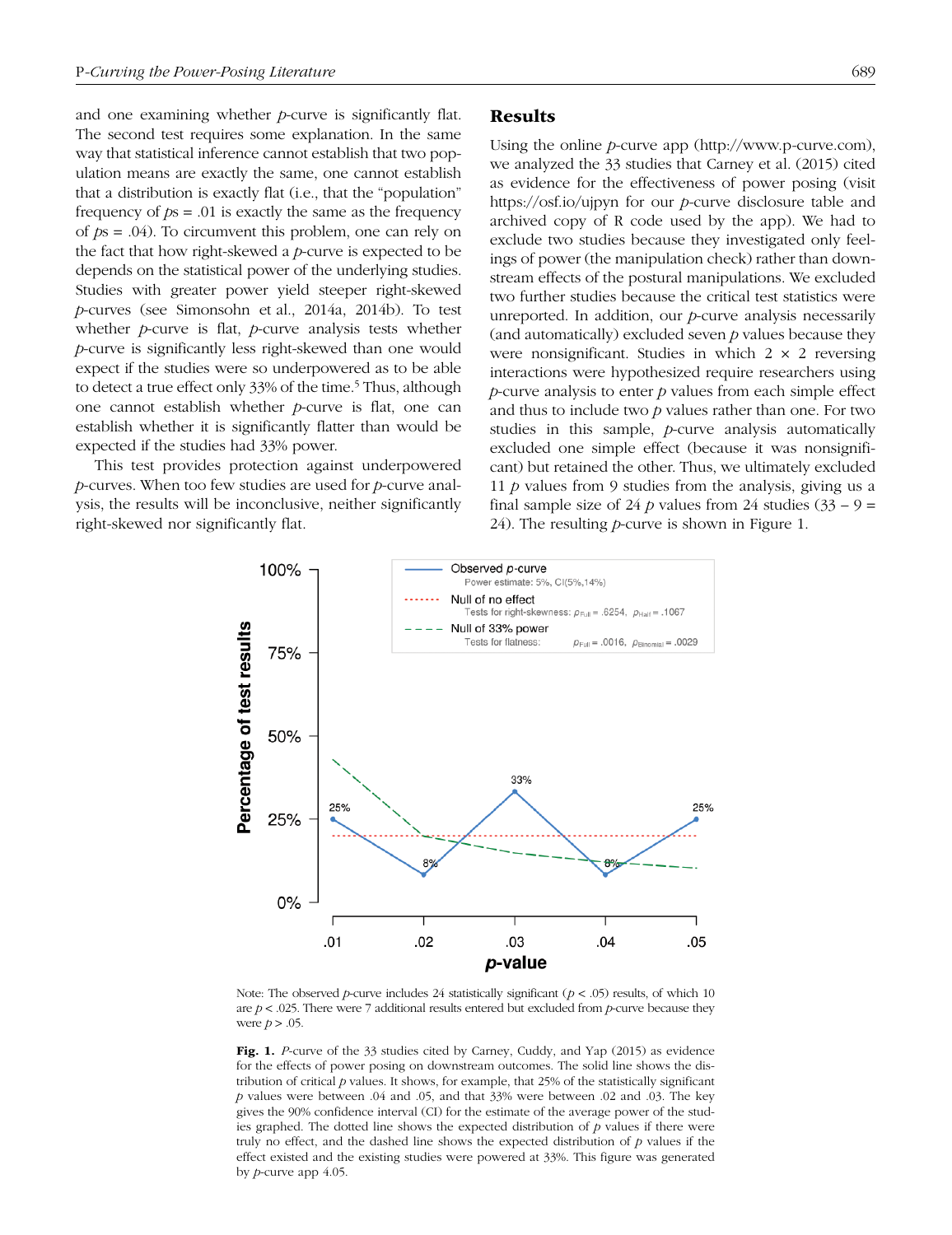We first determined whether evidential value was present. As explained in Simonsohn et al. (2015), we conclude that a literature contains evidential value if either the half *p*-curve (which analyzes only critical *p* values below .025) is significantly right-skewed at the 5% level, or if both the half and full *p*-curve are significantly right skewed at the 10% level. Neither condition was met here (half: *z* = −1.24, *p* = .11; full: *z* = 0.32, *p* = .63).

We then compared the observed *p*-curve with what would be expected when studies have an average power of only 33%. One can conclude that there is an absence of evidential value if the full *p*-curve is significantly flatter than the 33%-power *p*-curve at  $p < .05$ .<sup>6</sup> This condition was met (full: *z* = −2.95, *p* = .0016), which allowed us to conclusively reject the null hypothesis that the sample of existing studies examines a detectable effect.

Finally, one can use *p*-curve analysis to estimate the average power of these studies. It is only 5%, which is the "power" we expect when the true effect size is zero and the significance threshold is .05 (since 5% of null effects will be significant at a threshold of .05). The 90% confidence interval around this estimate is narrow, excluding levels of average power greater than 14%. If the same studies were run again, it is unlikely that more than 14% of them would replicate, and our best guess is that 5% of them would be significant (in any direction).

#### Additional Analyses

Simonsohn et al. (2014a) provided detailed guidelines for selecting test results from studies. Because we followed those guidelines here, there was minimal ambiguity as to which test to select from each study. Moreover, we conducted a "robustness" *p*-curve that included 12 valid alternative *p-*value selections. The results from this analysis were very similar to the results reported in the previous section: The test for evidential value was nonsignificant (full:  $p = .60$ , half:  $p = .53$ ), and the *p*-curve was significantly flatter than if the studies were powered at 33% on average (full:  $p = .0031$ ); the estimate of average power was still 5%, with a 90% confidence interval excluding values greater than 17% (rather than 14%). Because Ranehill et al.'s replication obtained a significant effect of power posing on the manipulation check, self-reported power, we constructed a separate *p*-curve including only the seven manipulation-check results. The resulting *p*-curve was directionally right-skewed (full: *p* = .051, half: *p* = .184). Our *p*-curve disclosure table (http://osf .io/2fq9c) includes all *p*-value selections (and justifications), as well as everything the reader needs to easily evaluate and reproduce our analyses.

### Power of *P*-Curve

The conclusion that this literature lacks evidential value cannot be explained (or explained *away*) by our *p*-curve analysis's lack of power. With 24 *p* values, our *p*-curve analysis has vastly more power than the underlying studies do. For example, if the 24 studies investigating expansive versus contractive posing had 33% power on average, then the resulting *p*-curve would have an 89% chance to detect evidential value. If the 24 studies had 50% power on average, then the resulting *p*-curve would have 99% power to detect evidential value. If 14 studies examined null effects, and 10 examined real effects, a *p*-curve based on all 24 would have more power than those 10 studies do on average (R code for these calibrations can be found at https://osf.io/sdgkq/). Moreover, Figure 2 shows that the results do not at all hinge on a few extreme observations.

### Set of Studies

Like all statistical analyses, *p*-curve analyses provide information only about the sampled populations. The sample of studies we analyzed consists of what Carney et al. (2015) described as "all published tests (to our knowledge) of expansive (vs. contractive) posture on psychological outcomes" (p. 657). Thus, our conclusions apply only to all studies on the effects of expansive versus contractive posing that were known to Carney et al. in 2015. One reviewer criticized our focus on this set of studies, believing it to be arbitrary and subjective. Thus, it seems worthwhile to explain it.

Carney et al.'s (2015) response to the failed replication of their work was to say that 33 other studies provided evidence for their effects. Our goal in this commentary was to examine whether that sample of studies contains evidential value.

Given this objective, our set of studies was chosen *for* us, not *by* us. Moreover, given that this sample was not selected by Carney et al. (2015) for the purpose of conducting a *p*-curve analysis, it seems implausible that the selection of studies was guided, either implicitly or explicitly, by how large or small the critical *p* values were. Thus, this sample is both valid—it is by definition the population of interest to us—and unbiased—it was not selected by researchers interested in using *p*-curves to draw a particular conclusion. It is difficult to imagine a less arbitrary or subjective way to choose a sample of studies to analyze.<sup>7</sup>

#### Conclusion

Taken together, the results from Ranehill et al.'s (2015) replication and from our *p-*curve analysis suggest that the behavioral and physiological effects of expansive versus contractive postures ought to be treated as hypotheses currently lacking in empirical support. Although more highly powered future research may find replicable evidence for those benefits (or unexpected detriments), the existing evidence is too weak to justify a search for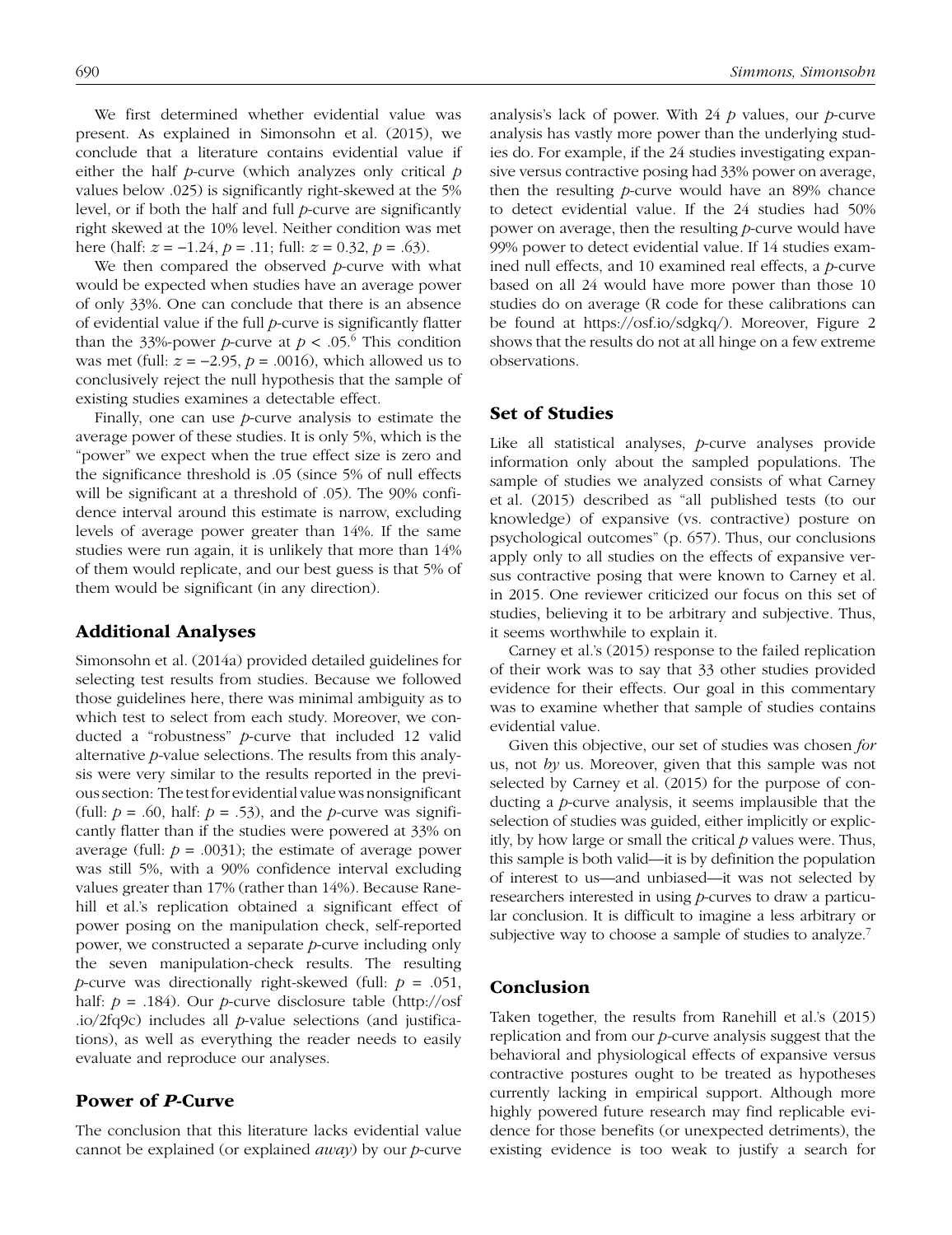

Fig. 2. Effect of dropping the lowest and highest *p* values on the significance of the full *p-*curve test for right-skewness (top row), the half *p-*curve test for right-skewness (middle row), and the test for flatness relative to 33% power (bottom row). Within each graph, the red horizontal line demarcates the significance threshold (*p* = .05), and the filled marker is the result reported in the text. This figure was generated by *p*-curve app 4.05.

moderators or to advocate for people to engage in power posing to better their lives.

#### Action Editor

D. Stephen Lindsay served as action editor for this article.

#### Author Contributions

J. P. Simmons and U. Simonsohn constructed the *p*-curve disclosure table, conducted the *p*-curve analysis, and wrote the manuscript. The author order is arbitrary.

#### Declaration of Conflicting Interests

The authors declared that they had no conflicts of interest with respect to their authorship or the publication of this article.

#### Open Practices



All data have been made publicly available via the Open Science Framework and can be accessed at https://osf.io/ujpyn.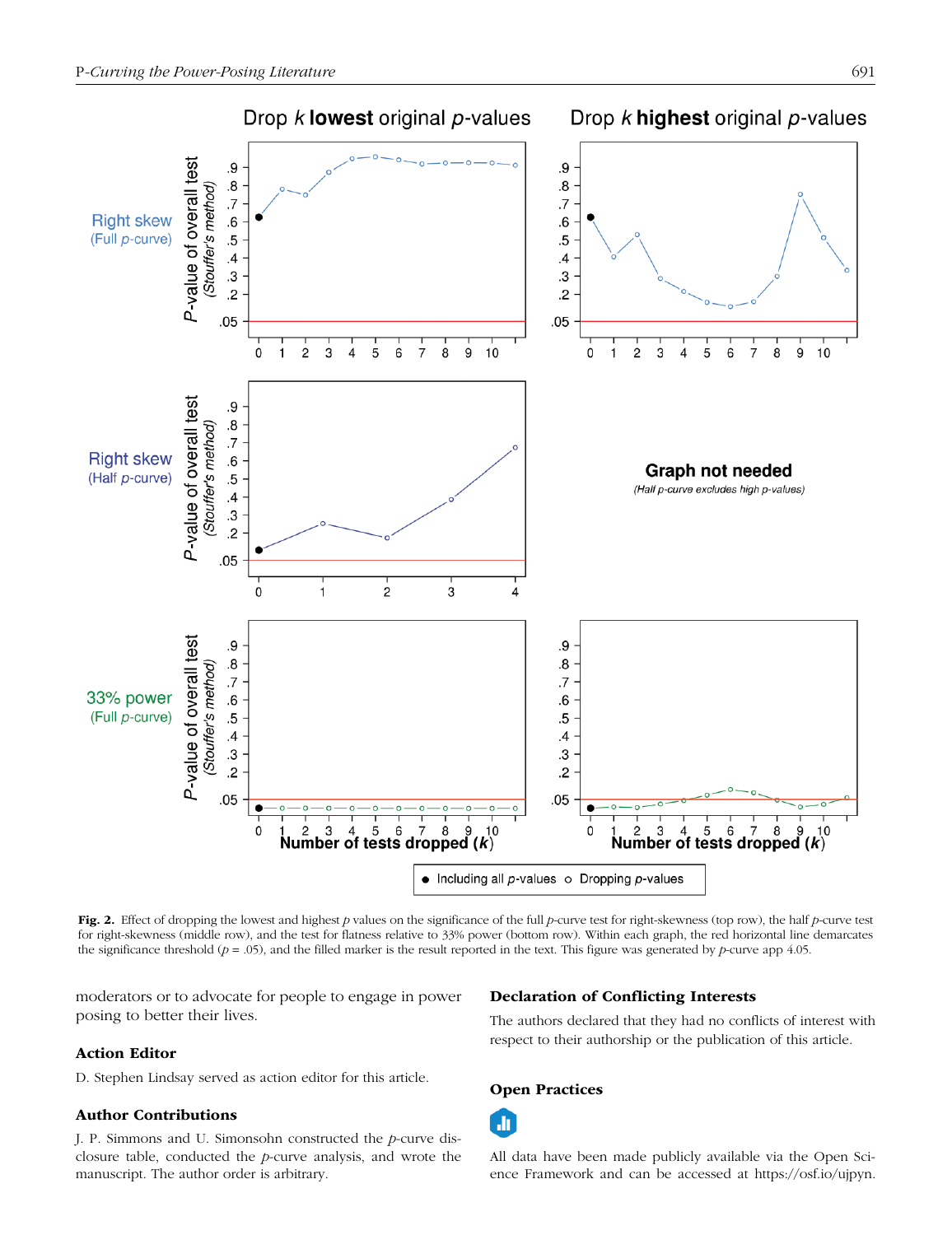The complete Open Practices Disclosure for this article can be found at http://journals.sagepub.com/doi/suppl/10.1177/09567 97616658563. This article has received the badge for Open Data. More information about the Open Practices badges can be found at http://www.psychologicalscience.org/publications/badges.

#### Notes

1. In a more recent article (Cuddy, Wilmuth, Yap, & Carney, 2015), the original authors state that they consider self-reported feelings of power to be a manipulation check rather than an outcome, writing that "as a manipulation check, participants reported how dominant, in control, in charge, powerful, and like a leader they felt on a 5-point scale" (p. 1289). Moreover, the effects of postural manipulations on self-reported feelings of power are susceptible to demand effects. For example, if an experimenter asks participants to slouch for 2 min and then to rate how powerful they feel, participants may assume that the experimenter expects them to feel relatively powerless or may instead answer the question, "How powerful is the pose you just assumed?"

2. Our own simulations show that, in general, PET-PEESE estimates are virtually nondiagnostic of true effect size.

3. When studies have 80% power to detect an effect, about 72% of significant results are expected to have a  $p < .01$  and only 4% to have a *p* > .04 (see Fig. 1 in Simonsohn et al., 2014a). Averaging each of these percentages with 20%, which is what is expected under the null hypothesis, one sees that 47% of significant *p* values would be expected to be below .01 and that 12% would be expected to be between .04 and .05.

4. The effect of *p*-hacking on *p*-curve's shape hinges on whether the *p*-hacked analyses are correlated with each other. When the analyses are *un*correlated with each other, then *p*-hacking will do the same thing to *p*-curve as file-drawering does (i.e., it will make *p*-curve flat under the null hypothesis). When the analyses are correlated with each other, then *p*-hacking is more likely to result in significant *p* values that are closer to .05 than to .01 (Simonsohn et al., 2014a, 2014b). See Supplement 3, "Modeling *p*-hacking," in Simonsohn et al. (2014a) for a formal analysis of this distinction.

5. Like all cutoffs, the 33%-power cutoff is necessarily arbitrary. Simonsohn et al. (2014a) chose it because it is a very low level of power, as a study with 33% power would be twice as likely to fail as to succeed. Because cutoffs are arbitrary, they should be used as reference points rather than as meaningful categorical divides. In the case of *p*-curve analysis, the more strongly one rejects the null hypothesis that the study has 33% power, the more inconsistent the evidence is with the existence of the hypothesized effect.

6. This test is also significant if both the binomial and the full *p*-curve are flatter at *p* < .10.

7. The reviewer identified seven additional studies that Carney et al. (2015) did not include in their review. The editor suggested we update our analysis by including the studies that were published since Carney et al.'s review. Only two of the seven studies mentioned by the reviewer potentially met this criterion, and neither one of them actually investigated the effects of expansive versus contractive postures. Leitan, Williams, and Murray (2015) manipulated whether people tilted

their heads up and down (a manipulation Carney et al. explicitly chose to exclude; see the note in their Table 1). Michalak, Rohde, and Troje (2015) manipulated whether people walked on a treadmill in a happy versus depressed pattern. This is a good opportunity to emphasize a critical point about the use of *p*-curves: The rule guiding the selection of studies must be set in advance and be disclosed to protect against the cherrypicking of studies. The reviewer not only suggested studies that do not belong in the analysis, but also did not disclose an a priori study-selection rule.

#### References

- Blodget, H. (2013, May). This simple 'power pose' can change your life and career. *Business Insider*. Retrieved from http://web.archive.org/web/20151220171940/http://www .businessinsider.com/power-pose-2013-5
- Carney, D. R., Cuddy, A. J. C., & Yap, A. J. (2010). Power posing: Brief nonverbal displays affect neuroendocrine levels and risk tolerance. *Psychological Science*, *21*, 1363–1368.
- Carney, D. R., Cuddy, A. J. C., & Yap, A. J. (2015). Review and summary of research on the embodied effects of expansive (vs. contractive) nonverbal displays. *Psychological Science*, *26*, 657–663.
- Cuddy, A. J. C. (Producer). (2012). Amy Cuddy: Your body language shapes who you are. Retrieved from http://web .archive.org/web/20160204004017/https://www.ted.com/ talks/amy\_cuddy\_your\_body\_language\_shapes\_who\_you\_ are?language=en#
- Cuddy, A. J. C., Wilmuth, C. A., Yap, A. J., & Carney, D. R. (2015). Preparatory power posing affects nonverbal presence and job interview performance. *Journal of Applied Psychology*, *100*, 1286–1295.
- Cumming, G. (2008). Replication and *p* intervals: *p* values predict the future only vaguely, but confidence intervals do much better. *Perspectives on Psychological Science*, *3*, 286–300.
- Duval, S., & Tweedie, R. (2000). Trim and fill: A simple funnelplot–based method of testing and adjusting for publication bias in meta-analysis. *Biometrics*, *56*, 455–463.
- Egger, M., Smith, G. D., Schneider, M., & Minder, C. (1997). Bias in meta-analysis detected by a simple, graphical test. *The British Medical Journal*, *315*, 629–634.
- Francis, G. (2014). The frequency of excess success for articles in *Psychological Science*. *Psychonomic Bulletin & Review*, *21*, 1180–1187.
- Gervais, W. (2015). *Putting PET-PEESE to the test* [Web log post]. Retrieved from http://web.archive.org/web/20160120 140336/http://willgervais.com/blog/2015/6/25/puttingpet-peese-to-the-test-1
- Greenwald, A. G. (1975). Consequences of prejudice against the null hypothesis. *Psychological Bulletin*, *82*, 1–20.
- Hung, H. M. J., O'Neill, R. T., Bauer, P., & Kohne, K. (1997). The behavior of the *p*-value when the alternative hypothesis is true. *Biometrics*, *53*, 11–22.
- Ioannidis, J. P. A. (2011). Excess significance bias in the literature on brain volume abnormalities. *Archives of General Psychiatry*, *68*, 773–780.